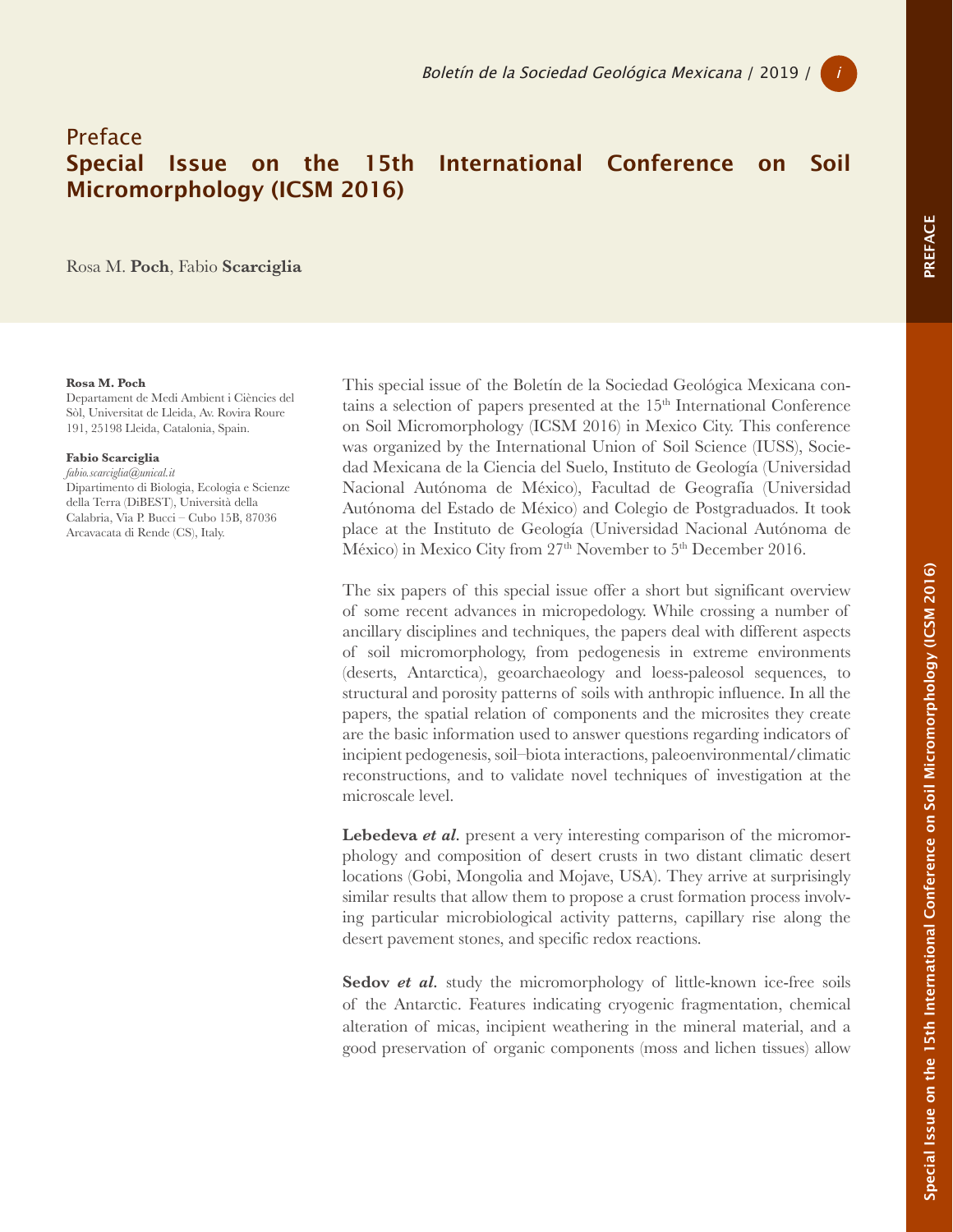the authors to propose a synsedimentary pedogenesis in these extreme environments, where the deposition of mineral material occurs simultaneously with the growth of primitive plants.

Poch *et al.* use micromorphology to study subsurface irrigation systems in peach orchards in the Ebro valley (NE Iberia). The best system (addition of rice husk around the irrigation pipe) showed a higher porosity due to faunal activity, while the injection of pressurized air created vesicular porosity unable to conduct fluids.

**Leonard** *et al.* studied the geoarchaeology of Maya wetlands in the Yalahau region (Mexico), which combines micromorphology and dating methods. The composition (carbonates, organic matter, shells, pyrite, gypsum), porosity patterns, and core sequences (characterized by vertically juxtaposed units with micritic and gleyic redox features) lead to the conclusion that the area was used for agriculture during the Preclassic period, and for the exploitation of aquatic resources when flooding was more frequent at the end of the Late Postclassic.

**Bronger and Smolíková** carry out a complex exercise of paleosol correlation using well-known chronostratigraphies of several loess–paleosol sequences in Tadjikistan, China, and Central Europe (Carpathian Basin, Czechia, Lower Austria). Sequence truncation, accretion, decarbonation/recarbonation, rubification, and clay illuviation processes are discussed using traditional classification systems, and correlated with the respective paleoclimates.

**Watteau** *et al.* studying Technosol evolution after revegetation and introduction of mesofauna (earthworms), propose a method of soil structure evaluation using an innovative automatic high-resolution image-acquisition device (Soilinsight<sup>®</sup>). They found that three aggregate descriptors—number, area, and shape—were the most significant indicators of soil aggregation evolution during early pedogenesis.

Similar to the  $15<sup>th</sup>$  ICSM, this issue is also dedicated to honour the memory of Nicolas Fedoroff (1934-2013), Kubiëna Medal 2010, who carried out an outstanding and sustained contribution to soil micromorphology. As a child, during and after World War II, Nicolas assisted his aunt, Vera Malychev, a famous Russian Quaternary geologist, working on the loess sections around Paris. His education included both Earth Science and Soil Science and he remained convinced that the two disciplines should never have diverged. At the beginning of his career in the 1960's, Nicolas initiated pioneering research using micromorphology to understand soil forming processes and history of Quaternary paleosols. He was a co-founder in 1969 of the International Working Group of Soil Micromorphology, which provided an international standard for soil thin section description. This culminated in 1985 with the publication of the "Handbook for Soil Thin Section Description" of which Nicolas was one of many famous authors.

Nicolas was also co-author of chapters on soil micromorphology in soil science textbooks. Throughout his career he organized meetings, edited proceedings, and gave numerous invited lectures. Perhaps one of his most lasting contributions to soil micromorphology was his engagement and training of students. Nicolas and his students worked in the tropics, the arctic, prairies, woodlands, and on man-made soils. They also